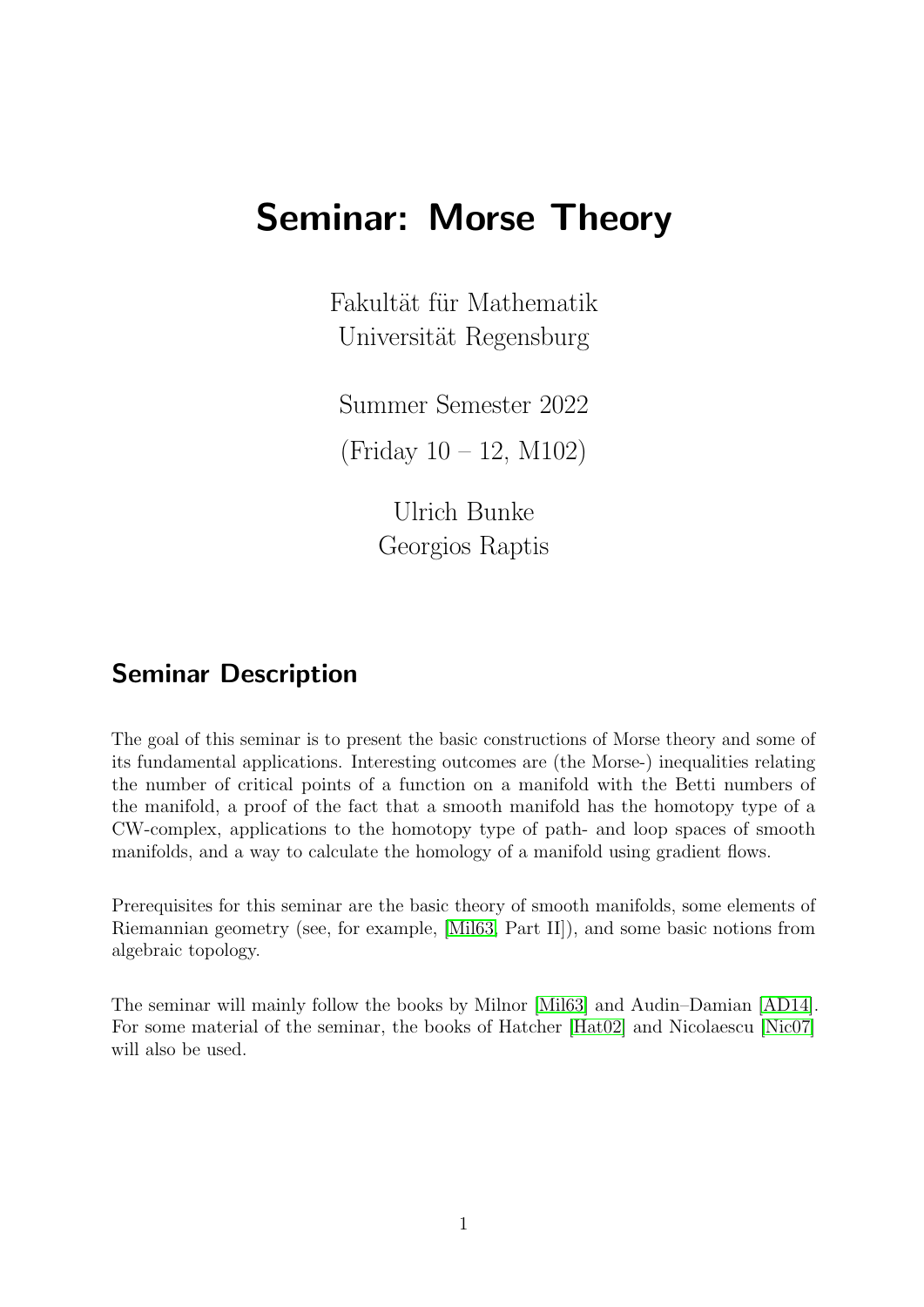# Schedule of Talks

#### Part I. Morse functions on a manifold

#### Talk 1: Morse functions (29.04.2022)

Introduce the notion of a non-degenerate critical point of a real-valued function on a smooth manifold and the notion of a Morse function [\[Mil63,](#page-4-0) pp. 4–5], [\[AD14,](#page-4-1) Section 1.1]. Show that Morse functions always exist and that every function can be approximated by a Morse function arbitrary well following [\[Mil63,](#page-4-0) Section 6; esp. Theorem 6.6, Corollary 6.8] and [\[AD14,](#page-4-1) Section 1.2]. Sard's theorem about the measure of critical values as well as Whitney's embedding theorem should be stated precisely (but used without proof).

## Talk 2: CW-complexes (06.05.2022)

Introduce the notion of a CW-complex. In particular, explain carefully the meaning of "attaching a cell". Construct the cellular chain complex of a CW-complex and show that it calculates the (singular) homology. Provide some examples of CW-complexes and compute their homologies, e.g.,  $\mathbb{CP}^n$  or  $S^n$ . The material can be found, for example, in [\[Hat02,](#page-4-2) pp. 137–147, 519-524].

#### Talk 3: The Morse lemma (13.05.2022)

Prove the Morse lemma [\[Mil63,](#page-4-0) Lemma 2.2], [\[AD14,](#page-4-1) Section 1.3] which describes the form of a smooth function near a non-degenerate critical point. Show that a compactly supported vector field generates a flow of diffeomorphisms [\[Mil63,](#page-4-0) Lemma 2.4] and draw the flow near a non-degenerate critical point that arises from the gradient of a Morse function . Provide pictures where the Morse function is interpreted as a height function. Follow [\[Mil63,](#page-4-0) Sections 1–2] and [\[AD14,](#page-4-1) Sections 1.3–1.4].

#### Talk 4: Topology of the sublevel sets (20.05.2022)

Prove [\[Mil63,](#page-4-0) Theorem 3.1] showing that the region between two level sets without intermediate critical points is a cylinder. Then prove [\[Mil63,](#page-4-0) Theorem 3.2] which provides the structure of the region between two level sets when there is precisely one intermediate critical point and this is non-degenerate. Show [\[Mil63,](#page-4-0) Theorem 3.5] which identifies the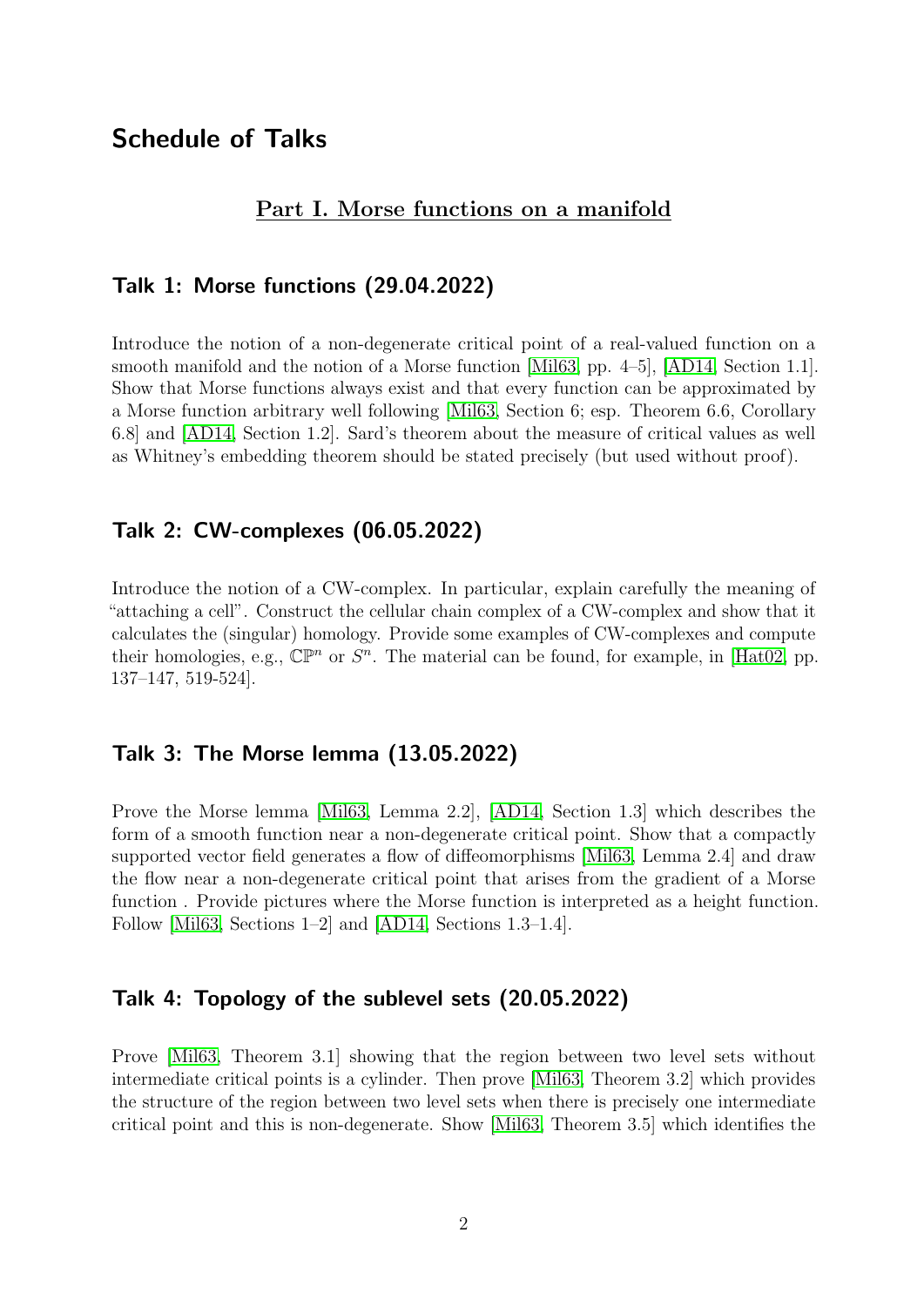region above a level set with only non-degenerate critical points as a relative CW-complex relative to the level set. See also [\[AD14,](#page-4-1) Section 2.1].

### Talk 5: Some applications (27.05.2022)

Prove Reeb's Theorem [\[Mil63,](#page-4-0) Theorem 4.1] which states that a compact manifold with a Morse function with precisely two critical points is homeomorphic to the sphere. Then show the Morse inequalities [\[Mil63,](#page-4-0) Theorem 5.2] (see also [\[Nic07,](#page-4-3) Section 2.3]). Finally, deduce that smooth manifolds have the homotopy type of a CW-complex (following [\[Mil63,](#page-4-0) Theorem 3.5] and [\[Mil63,](#page-4-0) pp. 36–37]).

#### Part II. Morse theory for the path space of a manifold

#### Talk 6: Smooth paths and the energy functional (03.06.2022)

Introduce the space of piecewise smooth paths in a manifold and explain how analytical concepts are understood for this space [\[Mil63,](#page-4-0) Section 11]. Define the energy functional and calculate its first variation [\[Mil63,](#page-4-0) Theorem 12.2]. Recall the relation between energy and length and deduce that geodesics are precisely the critical points of the energy functional [\[Mil63,](#page-4-0) Corollary 12.3]. Follow [\[Mil63,](#page-4-0) Sections 11–12].

#### Talk 7: The second variation of the energy functional (10.06.2022)

Calculate the second variation of the energy functional [\[Mil63,](#page-4-0) Theorem 13.1]. Recall the notion of a Jacobi field and its relation with the zero space of the Hessian of the energy functional [\[Mil63,](#page-4-0) Theorem 14.1]. Show that Jacobi fields are precisely the tangent vectors to variations of geodesics [\[Mil63,](#page-4-0) Lemma 14.3 and 14.4]. Follow [\[Mil63,](#page-4-0) Sections 13–14].

#### Talk 8: The Morse index theorem (17.06.2022)

Recall the notion of conjugate points on a geodesic. Prove the Morse index theorem [\[Mil63,](#page-4-0) Theorem 15.1] and discuss some its consequences. Follow [\[Mil63,](#page-4-0) Section 15].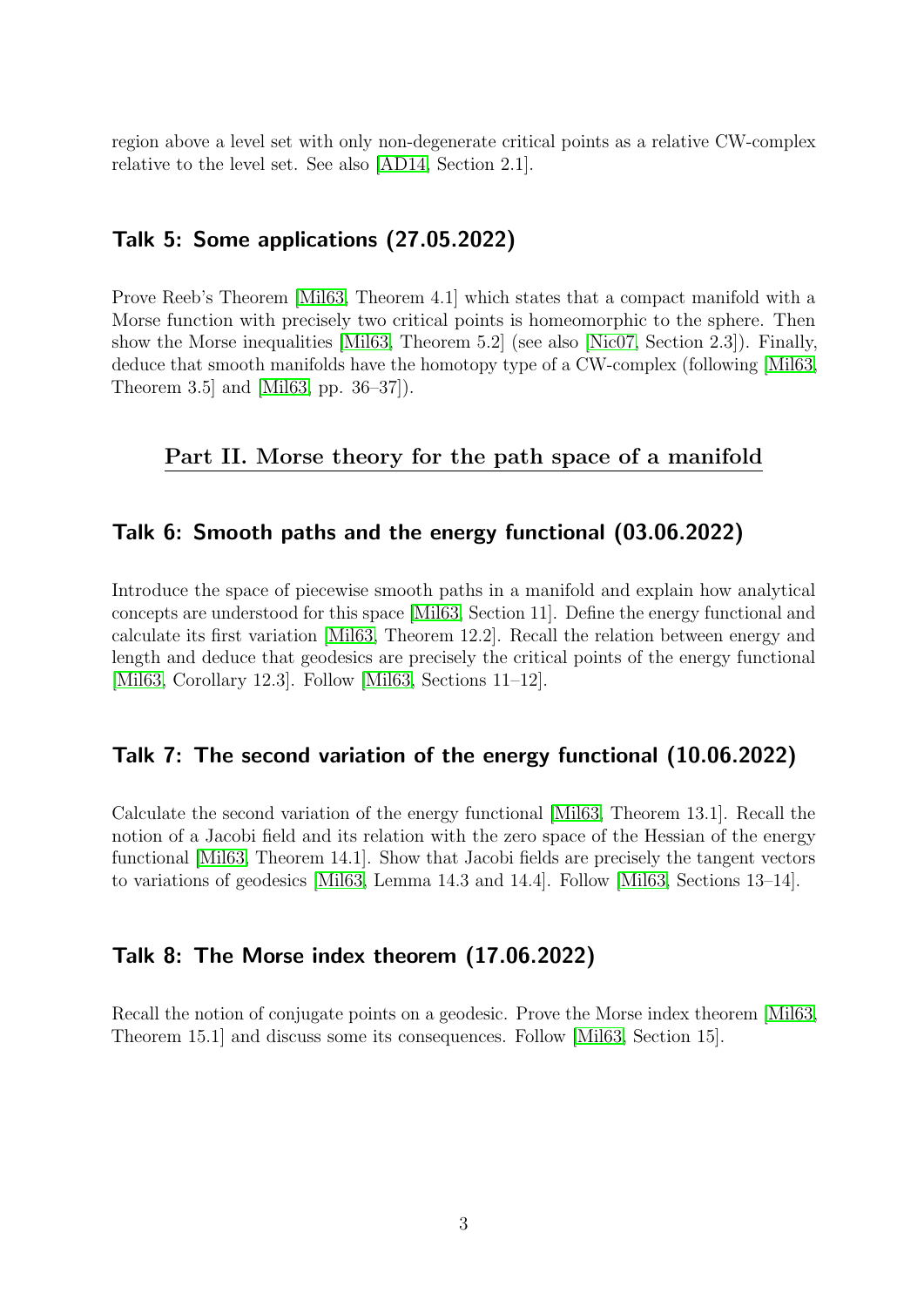#### Talk 9: Bounded energy path spaces (24.06.2022)

Explain the proofs of [\[Mil63,](#page-4-0) Theorems 16.2 and 16.3] which conclude that the energy sublevel sets of the path space between two points in a complete Riemannian manifold have the homotopy type of a finite CW-complex.

### Talk 10: Topology of the full path space (01.07.2022)

Show that the full path space of a complete Riemannian manifold has the homotopy type of a countable CW-complex [\[Mil63,](#page-4-0) Theorem 17.3] whose cells correspond to geodesics. As an application, discuss the homotopy type of the loop space of  $S<sup>n</sup>$  [\[Mil63,](#page-4-0) Corollary 17.4–17.5].

#### Part III. Morse homology

### Talk 11: The Smale condition (08.07.2022)

Introduce the stable and the unstable manifold of a critical point of a gradient-like vector field associated to a Morse function [\[AD14,](#page-4-1) Section 2.2.a]. Explain the Smale condition and prove Smale's Theorem [\[AD14,](#page-4-1) Theorem 2.2.5] which states that every gradient-like vector field can be  $C^1$ -approximated by one satisfying the Smale condition. Follow [\[AD14,](#page-4-1) Section 2.2].

## Talk 12: The Morse complex (15.07.2022)

Introduce the Morse complex associated to a Morse function [\[AD14,](#page-4-1) Section 3.1]. In particular, explain carefully how the differential is defined and why its square vanishes. Present some examples of a Morse complex. Follow [\[AD14,](#page-4-1) Sections 3.1–3.2].

#### Talk 13: Invariance of Morse homology (22.07.2022)

Prove [\[AD14,](#page-4-1) Theorem 3.4.2] stating the the homology of the Morse complex does not depend on the choice of the Morse function and the gradient-like vector field. Follow [\[AD14,](#page-4-1) Sec. 3.4].